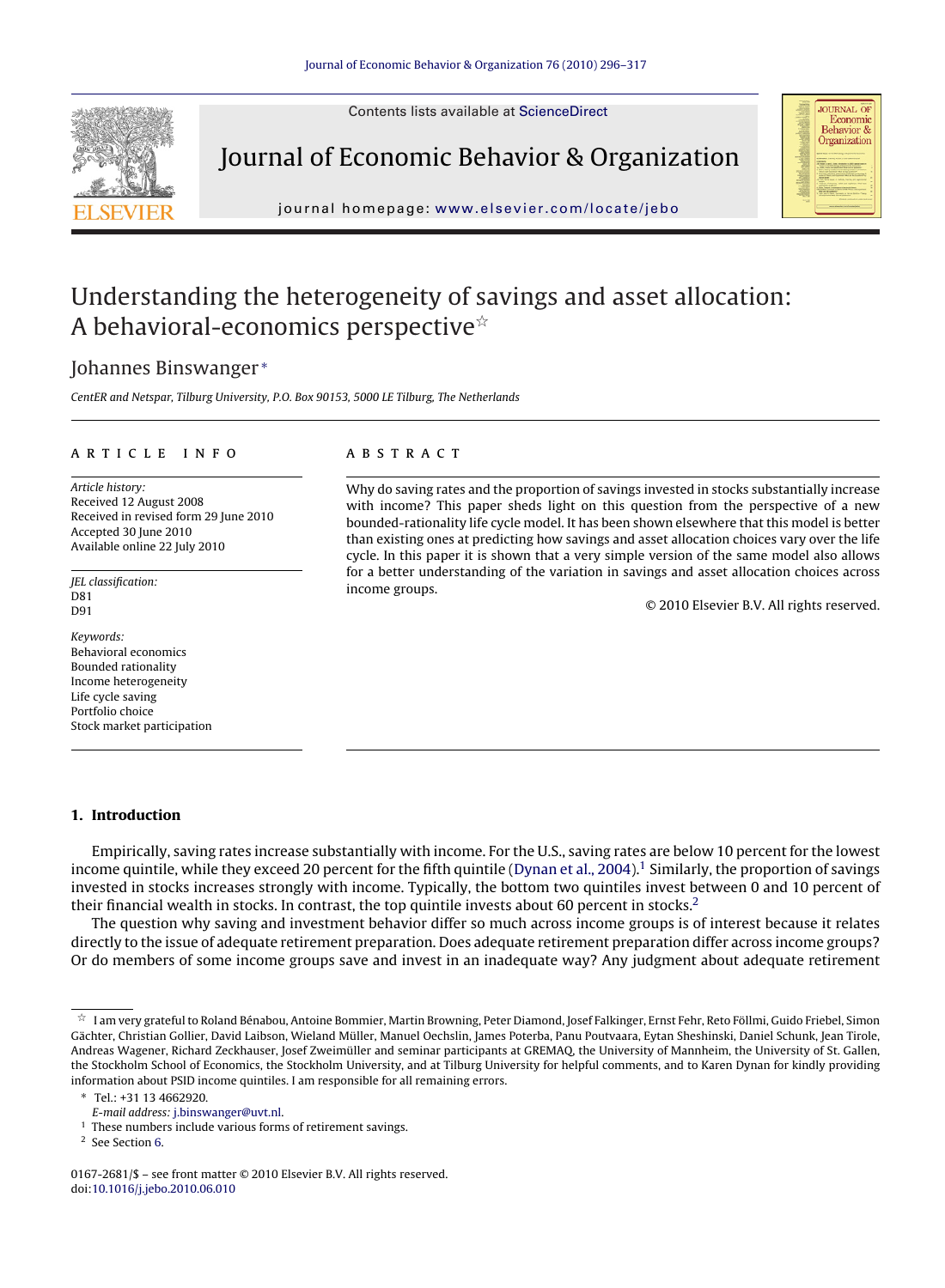preparation behavior requires an understanding of individuals' saving motives and how they may differ across income groups. One major aim of this paper is to shed light on this issue.

In principle, differences in saving rates and equity shares between income groups can arise from three sources. First, the nature of the budget constraint may differ between income groups due to social welfare programs. Second, different income groups may differ in financial literacy and this may lead to differences in savings and asset allocation. Third, preferences may be non-homothetic, i.e. income expansion paths for saving rates and equity shares may be non-linear.

Differing budget constraints have been put forward as an explanation for differing saving rates by [Hubbard et al. \(1995\).](#page--1-0) They demonstrate that lower-income households have less incentives to save since they are more likely to depend on welfare programs in future bad states of the world. When it comes to asset allocation, the effect of budget constraints is less clear. In fact, if low-income earners are more likely to depend on welfare, this may induce them to take more risk in the form of a higher equity share. Furthermore, both saving rates and equity shares continue to increase for higher income quintiles where a potential dependence on welfare seems less likely.<sup>3</sup> Thus, this pattern cannot easily be explain by referring to differing budget constraints. The same is true for fixed absolute costs of stock market participation. These may explain why individuals with low income stay out of the stock market. However, such fixed costs do again not necessarily imply that equity shares would increase with income among those participating in the stock market.

[Bernheim \(1998\)](#page--1-0) and [Lusardi and Mitchell \(2007a,b\)](#page--1-0) provide evidence that financial literacy is correlated with the level of education. Moreover, financial literacy is correlated with wealth accumulation and stock market participation. To the degree that the level of education is positively correlated with income, this suggests that financial literacy may explain why savings and the likelihood of stock market participation increase with income. While the evidence is strong that a higher level of financial literacy leads to higher absolute levels of savings – and thus higher wealth accumulation – there is no clear evidence that it leads to higher saving rates. Furthermore, the variation of equity shares with income has a similar shape for all education groups with at least a high school degree.<sup>4</sup> The latter observation is not compatible with the view that only financial literacy, and not income itself, leads to equity shares raising with income.

In sum, differing budget constraints and differing levels of financial literacy are very likely to explain part of the variation of saving rates and equity shares over income. However, they cannot fully account for the pattern in the data. Thus, nonhomothetic preferences are also likely to be part of the explanation for why saving rate and equity share profiles are jointly increasing with income. This paper puts forward a new model of non-homothetic preferences.

The analysis of this paper is based on a new bounded-rationality life cycle model, dubbed feasibility-goals (FG) model, which has been recently developed ([Binswanger, 2008\).](#page--1-0) The theoretical innovation of this model is that it cuts out the main source of behavioral complexity in the standard model: the requirement of contingent planning, i.e. the need for anticipating one's future actions in each state of nature. The FG model eliminates this requirement while maintaining the assumption that agents are forward-looking and prudent rather than myopic. Agents achieve such behavior by means of focusing on so-called feasibility goals. These represent levels of consumption that agents want to be feasible in certain states of nature. Importantly with regard to this paper, the structure of the FG model is such that it implies a very simple pattern of non-homothetic behavior that is governed by one single parameter.

In [Binswanger \(2008\)](#page--1-0) it is demonstrated by means of calibrations that the FG model, while being very tractable and parsimonious, is particularly well-suited to explaining how saving and asset allocation behavior vary over the life cycle for a given agent. There, the analysis is carried out within a fully-fledged multiperiod setup with transitory and permanent labor income shocks.

The aim of this paper is to show analytically and numerically that a very simple two-period version of the FG model is well-suited to better understanding how savings and asset allocation vary across different income groups. I will refer to the two-period version of the FG model simply as the goal model.<sup>5</sup>

Due to its high transparency and conceptual simplicity, the analysis of a two-period setup is particularly insightful and provides a natural first step before moving to more complex setups to study the heterogeneity of savings and asset allocation behavior. A two-period setup represents the simplest case in which the joint decision of saving and asset allocation can be studied in a meaningful way. The setup is intended to represent a life cycle framework where agents work and prepare for retirement in the first period and live from the returns on their savings in the second. The two-period setup allows for concentrating on the variation of savings and asset allocation across different levels of lifetime (permanent) incomes and is easily accessible to an analytical examination. This is useful for developing insight into the basic mechanisms at work. Besides a theoretical analysis, I also provide simulation results that allow for a broad judgment about how well the model captures the key patterns in the data from a quantitative point of view.

The analysis includes a comparison of the predictions of the goal model with the predictions of a subclass of hyperbolic absolute risk aversion (HARA) preferences as well as with existing habit formation preferences.While the goal model explains the data very well, HARA and existing habit preferences have difficulties in accounting for the patterns observed in the data. In particular, for plausible parameters, one obtains very high and – in the case of HARA preferences – decreasing instead of increasing saving rates. The performance of the goal model remains superior even if the HARA and habit models are endowed

<sup>3</sup> See [Dynan et al. \(2004\)](#page--1-0) and Section [6](#page--1-0) of this paper.

<sup>4</sup> See Section [6](#page--1-0) and footnote 27.

<sup>5</sup> The aspect of "feasibility" is vacuous in a two-period environment.